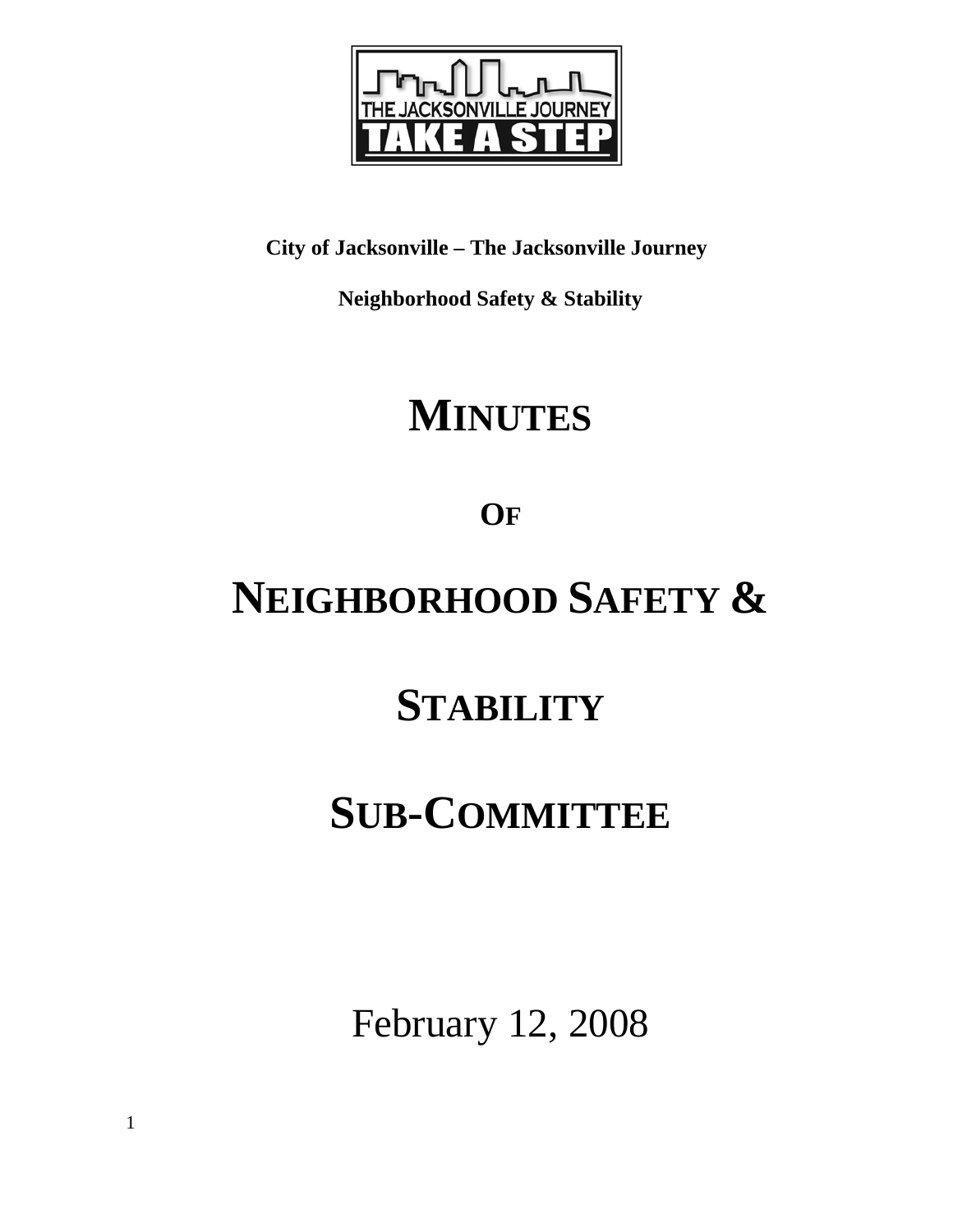## **The Jacksonville Journey – Neighborhood Safety & Stability**

## **Sub-Committee**

### **February 12, 2008**

## **2:30 p.m.**

**PROCEEDINGS before the Jacksonville Journey – Neighborhood Safety & Stability Sub-Committee taken on Tuesday, February 12, 2008, Edward Ball Building, 8th Floor – 214 N. Hogan Street, Jacksonville, Duval County, Florida commencing at approximately 2:30 p.m.** 

**Neighborhood Safety & Stability Committee** 

**Tony Boselli, Chair Oliver Barakat, Member John Clark, Member Charlie Commander, Member Ronnie Ferguson, Member Joni Foster, Member Mark Griffin, Member Charles Griggs, Member Tripp Gulliford, Member Alberta Hipps, Member Suzanne Jenkins, Member Curtis Johnson, Member A.L. Kelly, Member Diane Kerr, Member Lisa Moore, Member Devin Reed, Member Jim Robinson, Member Toney Sleiman, Member Eric Smith, Member Eddie Staton, Member**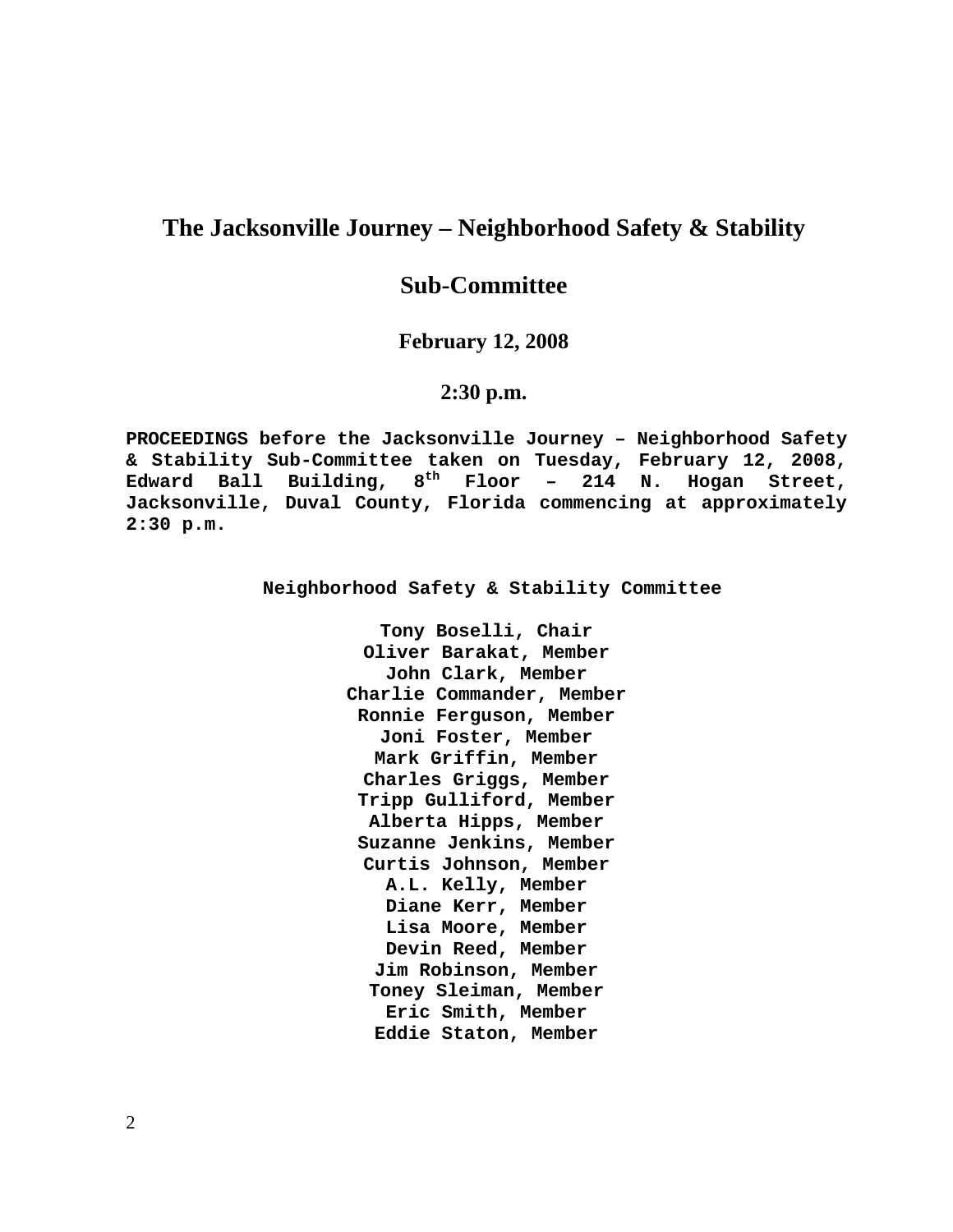### **APPEARANCES**

#### **COMMITTEE CHAIRS & MEMBERS:**

TONY BOSELLI, Chair CHARLIE COMMANDER, Member RONNIE FERGUSON, Member CHARLES GRIGGS, Member SUZANNE JENKINS, Member CURTIS JOHNSON, Member DIANE KERR, Member DEVIN REED, Member ERIC SMITH, Member EDDIE STATON, Member

#### **ABSENT MEMBERS:**

OLIVER BARAKAT, Member JOHN CLARK, Member JONI FOSTER, Member MARK GRIFFIN, Member TRIPP GULLIFORD, Member ALBERTA HIPPS, Member A.L. KELLY, Member LISA MOORE, Member JIM ROBINSON, Member TONEY SLEIMAN, Member

#### **STAFF:**

KERRI STEWART CHAD POPPELL JENNIFER SAVAGE

### **OTHERS PRESENT:**

Matt Galnor, T-U Beverly McClain Angela Williams Maguerite Johnson Anna Bradley Marilyn Fenton Harmer Jennifer Holbrook Darryl Williams Mary Kay O'Rourke Mack Bissette Shirley Dashin Kendra Carver Mary Beth Ridderman Earl Kitchings

#### **PROCEEDINGS**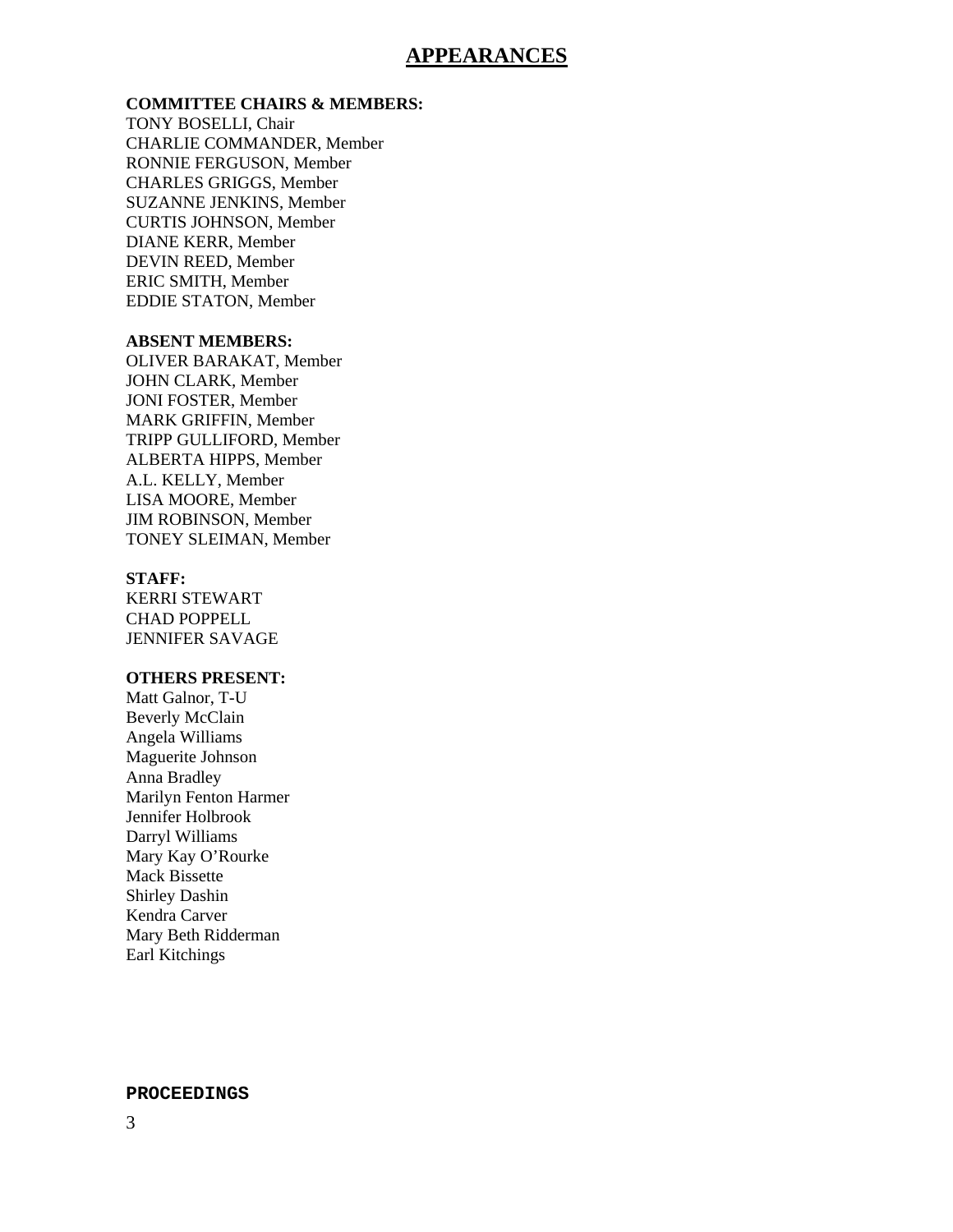February 12, 2008

Neighborhood Safety & Stability Chair/Committee 2:30 p.m. **Call to Order and Comments.** Chair Boselli called the meeting to order at approximately 2:45 p.m.

**Purpose of Meeting.** Discuss the Mayor's crime initiative – The Jacksonville Journey – Take a Step – Neighborhood Safety & Stability Sub-Committee.

 Chairman Boselli welcomed the group and motioned for approval of the minutes, which was seconded and approved unanimously. Chairman Boselli then gave an overview of a letter he sent to Mayor Peyton, Council President Davis and Jay Fant, Chair of the JEA's Board of Directors asking JEA to re-consider its \$7 million allocation for marketing activities over the next five years and to instead put that money toward after-school programming. Chairman then opened discussion for six items up for vote at the meeting.

 Action item 1: The City of Jacksonville should define physical assets in 'hot-spot' areas for use for after-school and summer programs. Schools (closed or open) should be looked at as a priority with community centers, churches and other public/private facilities filling in the gaps.

Vote: Motion made, seconded and approved unanimously

 Action item 2: The City of Jacksonville should locate property (raw land, existing commercial/industrial structures, abandoned properties, school facilities) for building/retrofitting as gymnasiums/multi-use facilities. Hot spot areas should be given priority.

4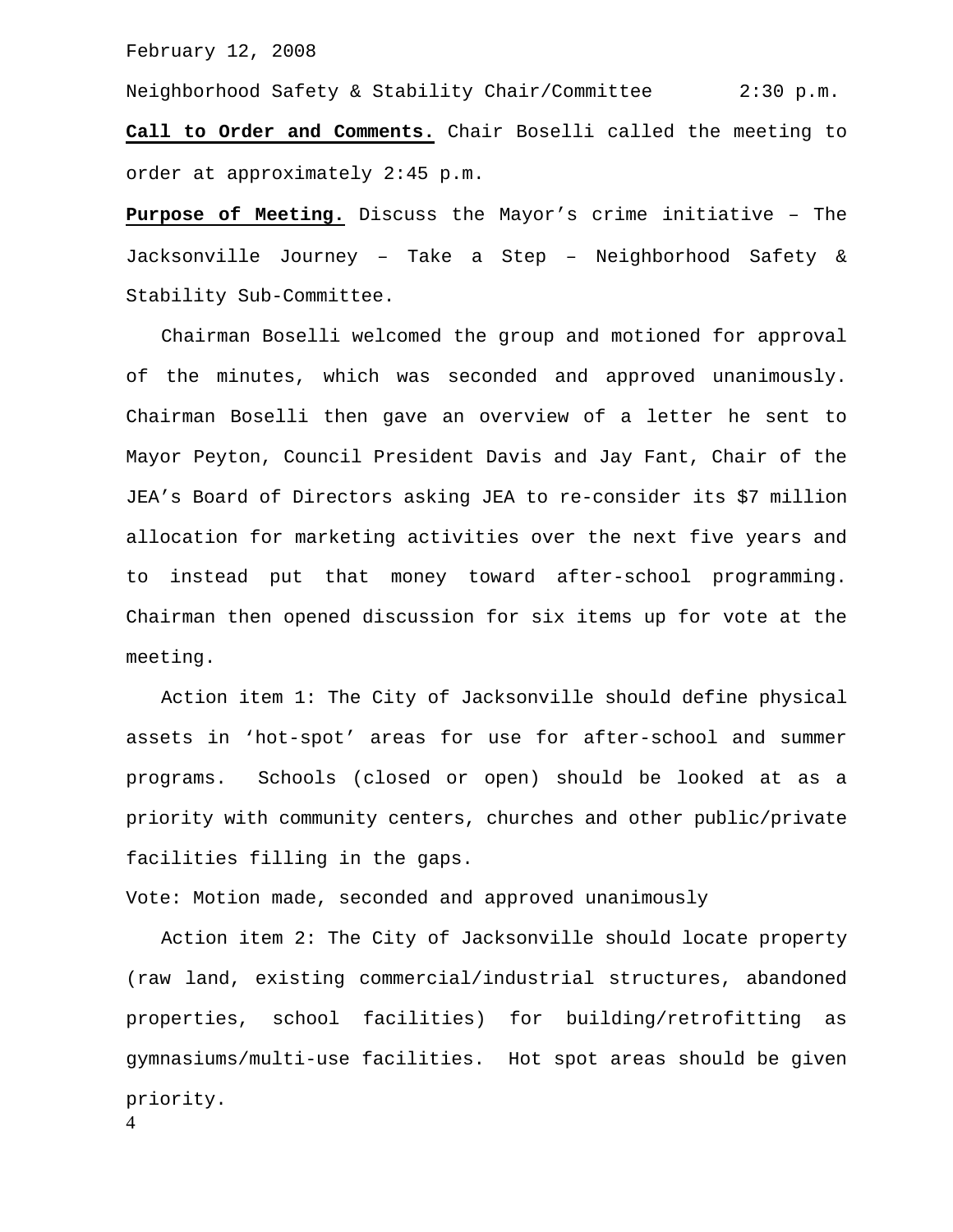Vote: Motion made, seconded and approved unanimously

 Action item 3: All funds that are currently appropriated for after-school programs and community center operations as well as any future funding identified should be pooled into one fund on an annual basis for programming. The Jacksonville Journey's Positive Youth Development Committee should define appropriate programming models. The Parks Advisory Board (or any board reflective of providers and users of the programs) should assess program outcomes and recommend funding on an annual basis (this is based on the Jacksonville Children's Commission and the Housing Commission model).

Vote: Motion made and seconded. All in favor with the exception of: Ronnie Ferguson – dissented not because of lack of support for idea, but because he is not sure of the demarcation between activities related to this program and the Jacksonville Children's Commission; Eddie Staton – dissented because he is against not taking into consideration the way boards were chosen in the past and because the committee is not taking into account "unknowns"; Charles Griggs – dissented because he feels he does not have enough information to feel comfortable voting on this now.

 Action item 4: The City of Jacksonville should revisit the make-up and duties of the Parks Advisory Board to ensure that it reflects the providers and users of the park system and its programs. Members should have skill set required to oversee program dollars.

5 Vote: Motion made and seconded. All in favor with the exception of: Ronnie Ferguson, dissented because of lack of detail about how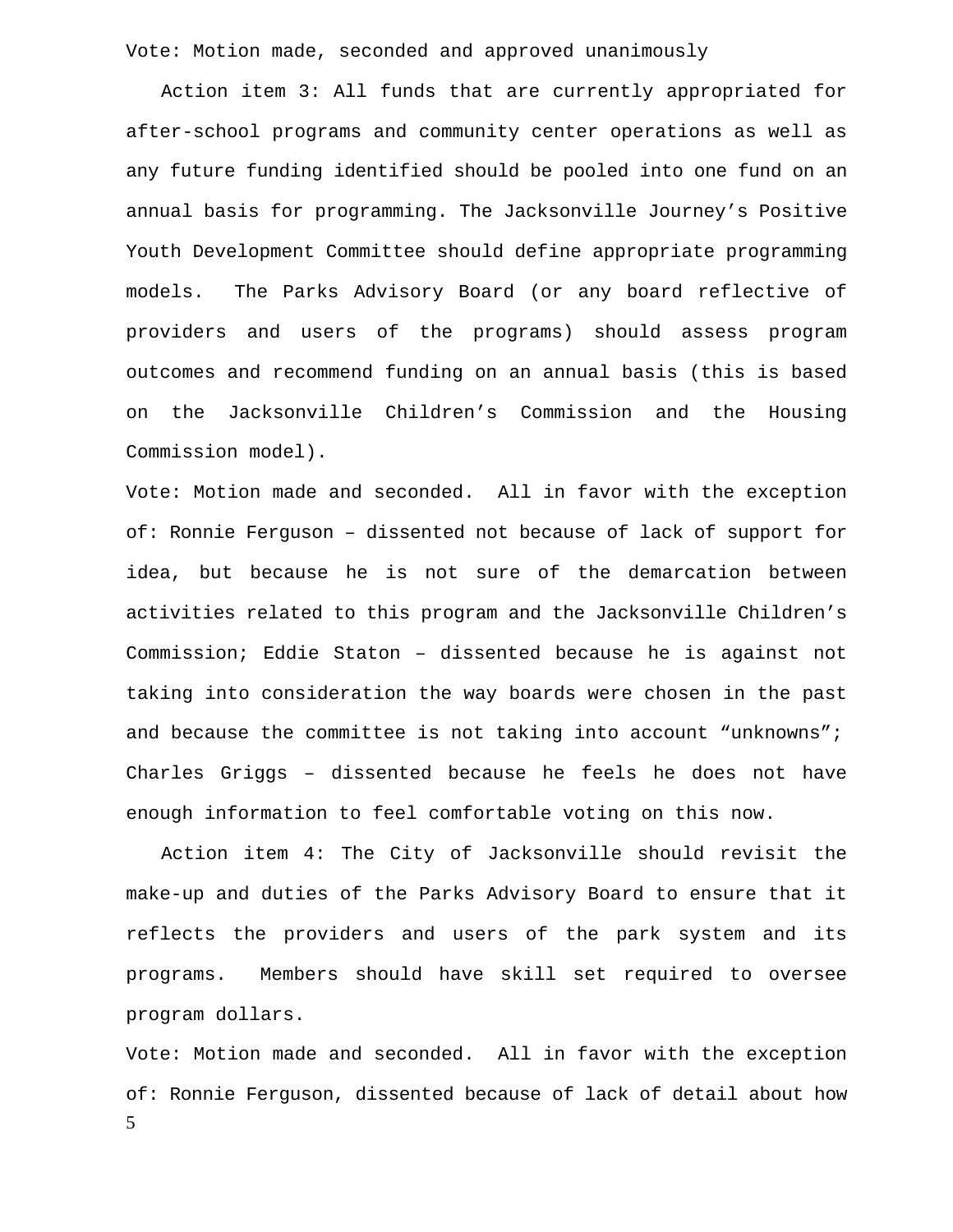funding this board would be distributed throughout the city; and Eddie Staton, dissented because of lack of detail about how funding this board would be distributed throughout the city.

 Action item 5: We recommend that the goal of all public facilities should be to have a public, private and neighborhood component for operations and programming.

Vote: Motion made, seconded and all in favor.

 Action item 6: Request that JEA place a 'check' box on its bills for donations to after-school and summer programming. (Contributions used exclusively for public purposes are deductible.)

Vote: Motion made, seconded and all voted in favor.

 Chairman Boselli asked the committee members to be prepared next meeting with recommendations on what qualifications they'd like to see in the members of the Parks Advisory Board. He then opened up the floor for public comment. Earl Kitchings asked the board to consider whether or not JEA would add an administrative fee to the 'check' box placed on its bills.

Chairman Boselli adjourned the meeting at 4:40 p.m.

#### **2. Action Items**

 Action item 1: The City of Jacksonville should define physical assets in 'hot-spot' areas for use for after-school and summer programs. Schools (closed or open) should be looked at as a priority with community centers, churches and other public/private facilities filling in the gaps.

Vote: Motion made, seconded and approved unanimously

6 Action item 2: The City of Jacksonville should locate property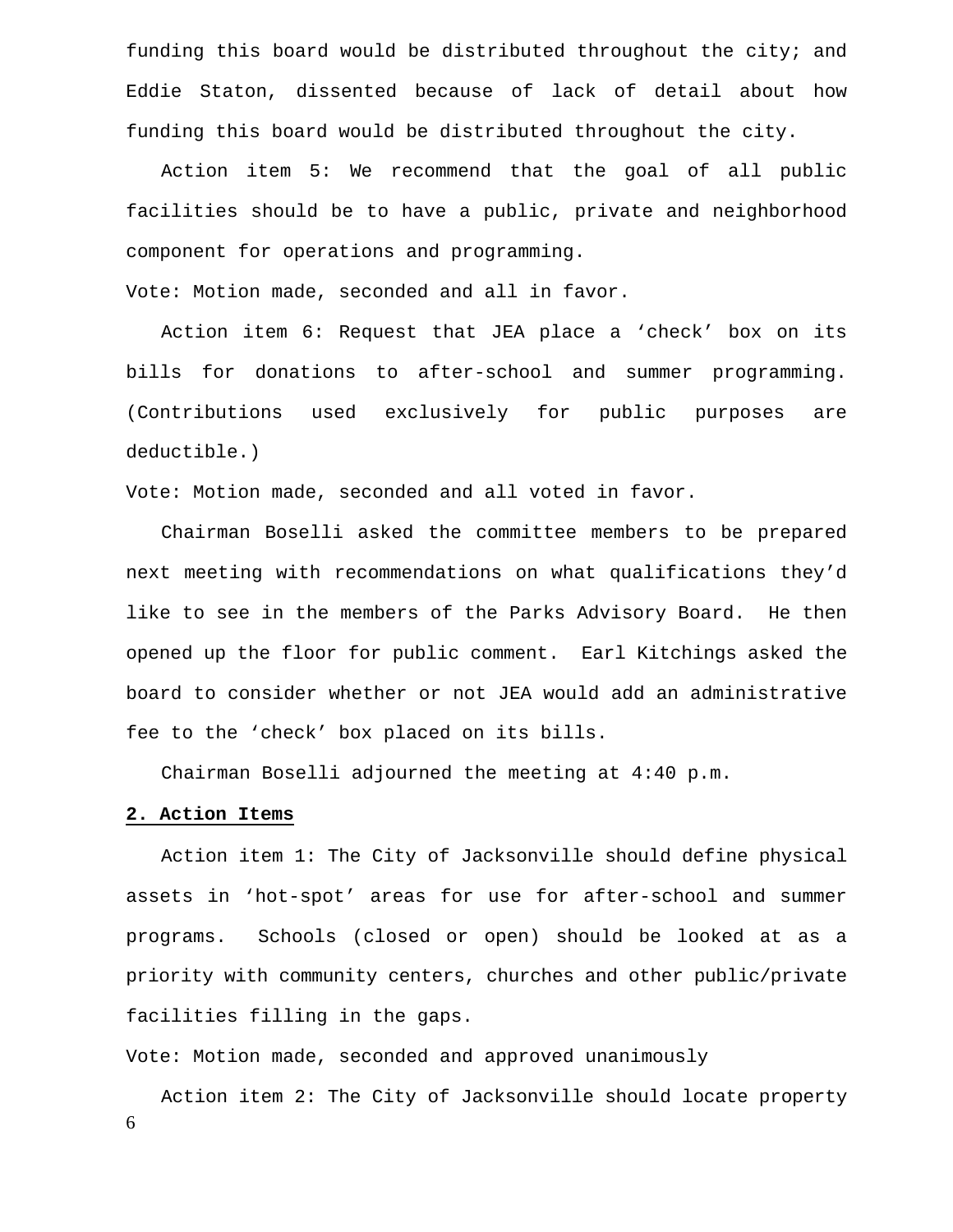(raw land, existing commercial/industrial structures, abandoned properties, school facilities) for building/retrofitting as gymnasiums/multi-use facilities. Hot spot areas should be given priority.

Vote: Motion made, seconded and approved unanimously

 Action item 3: All funds that are currently appropriated for after-school programs and community center operations as well as any future funding identified should be pooled into one fund on an annual basis for programming. The Jacksonville Journey's Positive Youth Development Committee should define appropriate programming models. The Parks Advisory Board (or any board reflective of providers and users of the programs) should assess program outcomes and recommend funding on an annual basis (this I based on the Jacksonville Children's Commission and the Housing Commission model).

Vote: Motion made and seconded. All in favor with the exception of Ronnie Ferguson, Eddie Station and Charles Griggs.

 Action item 4: The City of Jacksonville should revisit the make-up and duties of the Parks Advisory Board to ensure that it reflects the providers and users of the park system and its programs. Members should have skill set required to oversee program dollars.

Vote: Motion made and seconded. All in favor with the exception of Ronnie Ferguson and Eddie Station.

 Action item 5: We recommend that the goal of all public facilities should be to have a public, private and neighborhood component for operations and programming.

7